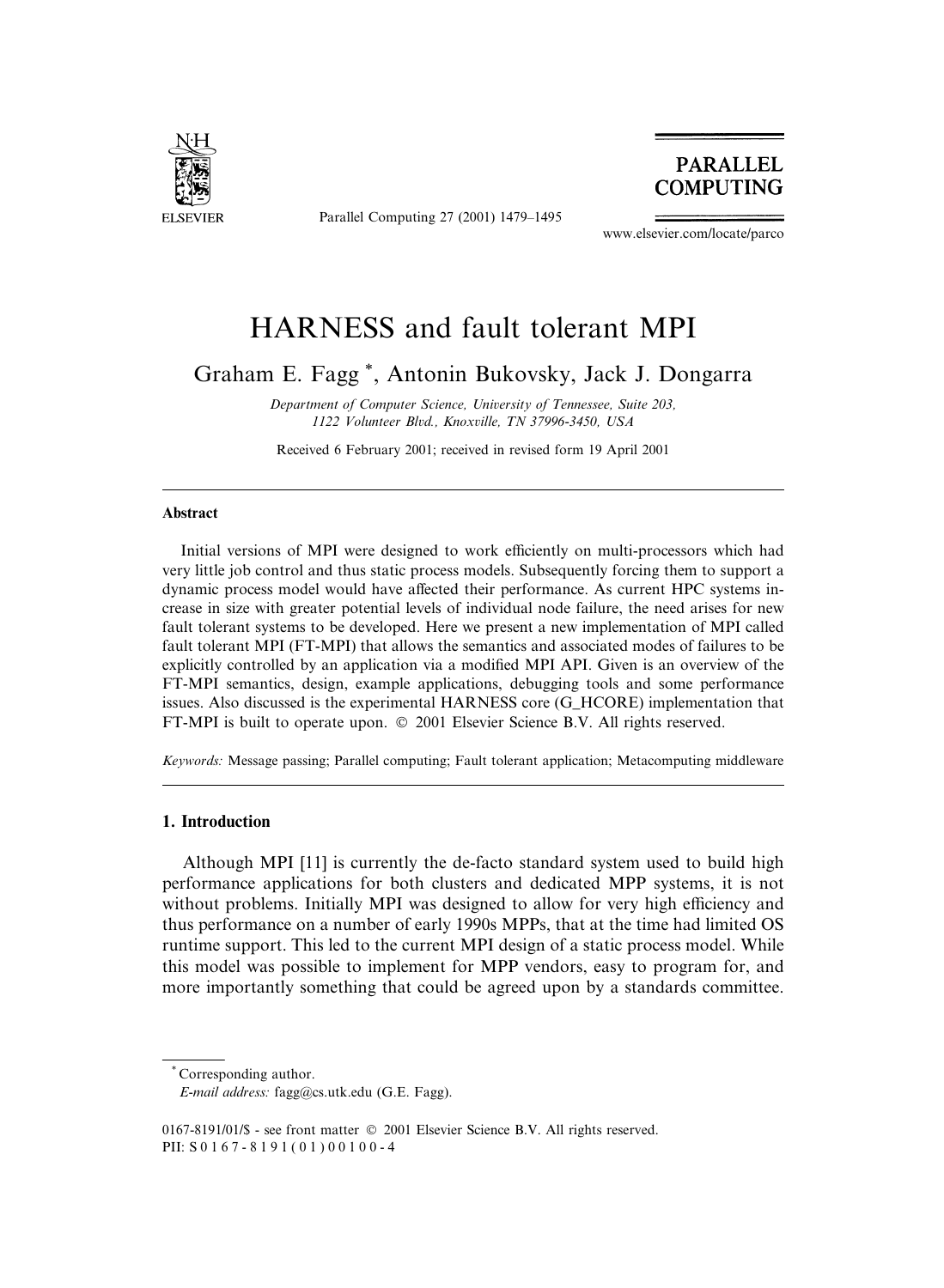The second version of MPI standard known as MPI-2 [22] did include some support for dynamic process control, although this was limited to the creation of new MPI process groups with separate communicators. These new processes could not be merged with previously existing communicators to form intracommunicators needed for a seamless single application model and were limited to a special set of extended collectives (group) communications.

The MPI static process model suffices for small numbers of distributed nodes within the currently emerging masses of clusters and several hundred nodes of dedicated MPPs. Beyond these sizes the mean time between failure (MTBF) of CPU nodes starts becoming a factor. As attempts to build the next generation Peta-flop systems advance, this situation will only become more adverse as individual node reliability becomes out weighted by orders of magnitude increase in node numbers and hence node failures.

The aim of FT-MPI is to build a fault tolerant MPI implementation that can survive failures, while offering the application developer a range of recovery options other than just returning to some previous check-pointed state. FT-MPI is built on the HARNESS [1] meta-computing system, and is meant to be used as its default application level message passing interface.

# 2. Check-point and roll back versus replication techniques

The first method attempted to make MPI applications fault tolerant was through the use of check-pointing and roll back. Co-Check MPI [2] from the Technical University of Munich being the first MPI implementation built that used the Condor library for check-pointing an entire MPI application. In this implementation, all processes would flush their message queues to avoid in flight messages getting lost, and then they would all synchronously check-point. At some later stage if either an error occurred or a task was forced to migrate to assist load balancing, the entire MPI application would be rolled back to the last complete check-point and be restarted. This systems main drawback being the need for the entire application having to check-point synchronously, which depending on the application and its size could become expensive in terms of time (with potential scaling problems). A secondary consideration was that they had to implement a new version of MPI known as tuMPI as retro-fitting MPICH was considered too difficult.

Another system that also uses check-pointing but at a much lower level is StarFish MPI [3]. Unlike Co-Check MPI which relies on Condor, StarFish MPI uses its own distributed system to provide built in check-pointing. The main difference with Co-Check MPI is how it handles communication and state changes which are managed by StarFish using strict atomic group communication protocols built upon the Ensemble system [4], and thus avoids the message flush protocol of Co-Check. Being a more recent project StarFish supports faster networking interfaces than tuMPI.

The project closest to FT-MPI known to the author is the implicit fault tolerance MPI project MPI-FT [15] by Paraskevas Evripidou of Cyprus University. This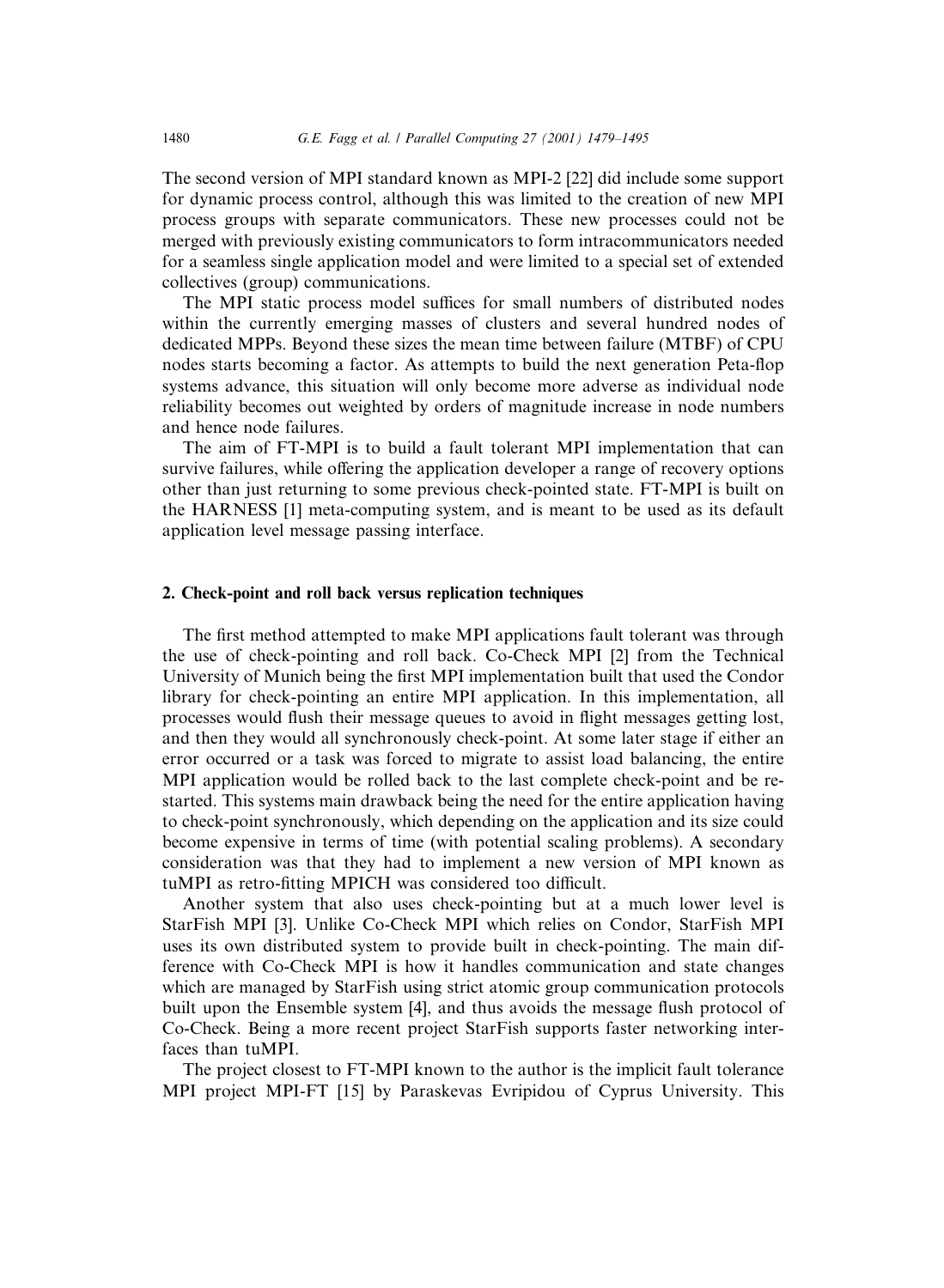project supports several master-slave models where all communicators are built from grids that contain 'spare' processes. These spare processes are utilized when there is a failure. To avoid loss of message data between the master and slaves, all messages are copied to an observer process, which can reproduce lost messages in the event of any failures. This system appears only to support SPMD style computation and has a high overhead for every message and considerable memory needs for the observer process for long running applications. This system is not a full check-point system in that it assumes any data (or state) can be rebuilt using just the knowledge of any passed messages, which might not be the case for non deterministic unstable solvers.

FT-MPI has much lower overheads compared to the above check-pointing system, and thus much higher potential performance. These benefits do, however, have consequences. An application using FT-MPI has to be designed to take advantage of its fault tolerant features as shown in the next section, although this extra work can be trivial depending on the structure of the application. If an application needs a higher level of fault tolerance where node loss would equal data loss, then the application has to be designed to perform some level of user directed check-pointing. FT-MPI does allow for atomic communications much like StarFish, but unlike StarFish, the level of correctness can be varied for individual communicators. This provides users the ability to fine tune for coherency or performance as system and application conditions dictate.

# 3. FT-MPI semantics

Current semantics of MPI indicate that a failure of a MPI process or communication causes all communicators associated with them to become *invalid*. As the standard provides no method to reinstate them (and it is unclear if we can even *free* them), we are left with the problem that this causes MPI\_COMM\_ WORLD itself to become invalid and thus the entire MPI application will grid to a halt.

FT-MPI extends the MPI communicator states from {valid, invalid} to a range {FT\_OK, FT\_DETECTED, FT\_RECOVER, FT\_RECOVERED, FT\_FAILED}. In essence this becomes {OK, PROBLEM, FAILED}, with the other states mainly of interest to the internal fault recovery algorithm of FT MPI. Processes also have typical states of {OK, FAILED} which FT-MPI replaces with {OK, Unavailable, Joining, Failed}. The *Unavailable* state includes unknown, unreachable or "we have not voted to remove it yet" states.

A communicator changes its state when either an MPI process changes its state or a communication within that communicator fails for some reason. Some details of failure detection is given in Section 4.4.

The typical MPI semantics is from OK to Failed which then causes an application abort. By allowing the communicator to be in an intermediate state we allow the application the ability to decide how to alter the communicator and its state as well as how communication within the intermediate state behaves.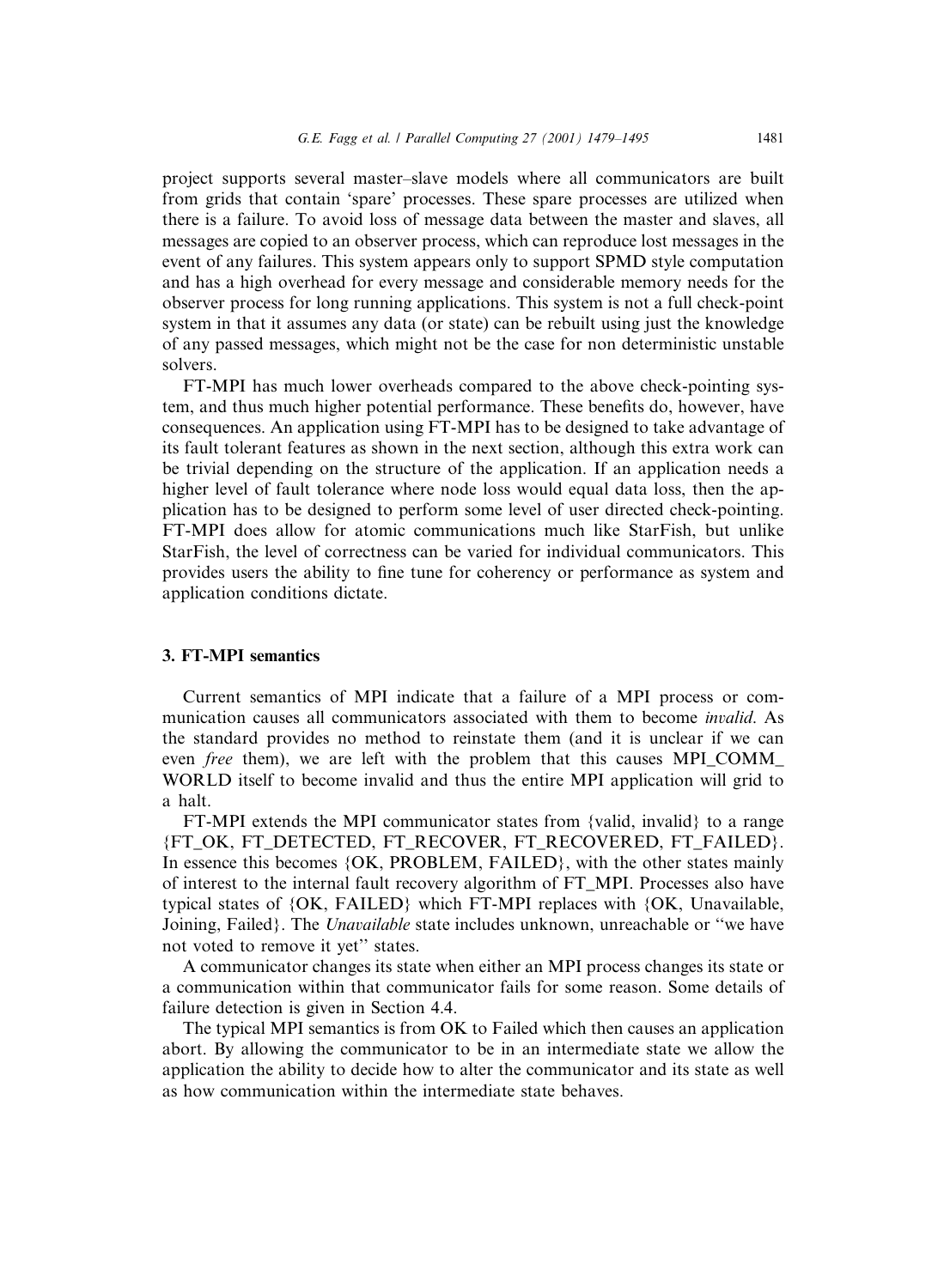## 3.1. Failure modes

On detecting a failure within a communicator, that communicator is marked as having a probable error. Immediately as this occurs the underlying system sends a state update to all other processes involved in that communicator. If the error was a communication error, not all communicators are forced to be updated, if it was a process exit then all communicators that include this process are changed. Note, this might not be all current communicators as we support MPI-2 dynamic tasks and thus multiple MPI\_COMM\_WORLDS.

How the system behaves depends on the communicator failure mode chosen by the application. The mode has two parts, one for the communication behavior and one for how the communicator reforms if at all.

# 3.2. Communicator and communication handling

Once a communicator has an error state it can only recover by rebuilding it, using a modified version of one of the MPI communicator build functions such as MPI\_Comm\_ {create, split or dup}. Under these functions the new communicator will follow the following semantics depending on its failure mode:

- SHRINK: The communicator is reduced so that the data structure is contiguous. The ranks of the processes are **changed**, forcing the application to recall MPI COMM RANK.
- BLANK: This is the same as SHRINK, except that the communicator can now contain gaps to be filled later. Communicating with a gap will cause an invalid rank error. Note also that calling MPI\_COMM\_SIZE will return the extent of the communicator, not the number of valid processes within it.
- REBUILD: Most complex mode that forces the creation of new processes to fill any gaps until the size is the same as the extent. The new processes can either be placed in to the empty ranks or the communicator can be shrunk and the remaining processes placed at the end. This is used for applications that require a certain size to execute as in power of two FFT solvers.
- ABORT: Is a mode which affects the application immediately an error is detected and forces a graceful abort. The user is unable to trap this. If the application need to avoid this they must set all communicators to one of the above communicator modes

Communications within the communicator are controlled by a message mode for the communicator which can be either of:

- NOP: No operations on error. That is no user level message operations are allowed and all simply return an error code. This is used to allow an application to return from any point in the code to a state where it can take appropriate action as soon as possible.
- CONT: All communication that is NOT to the affected/failed node can continue as normal. Attempts to communicate with a failed node will return errors until the communicator state is reset.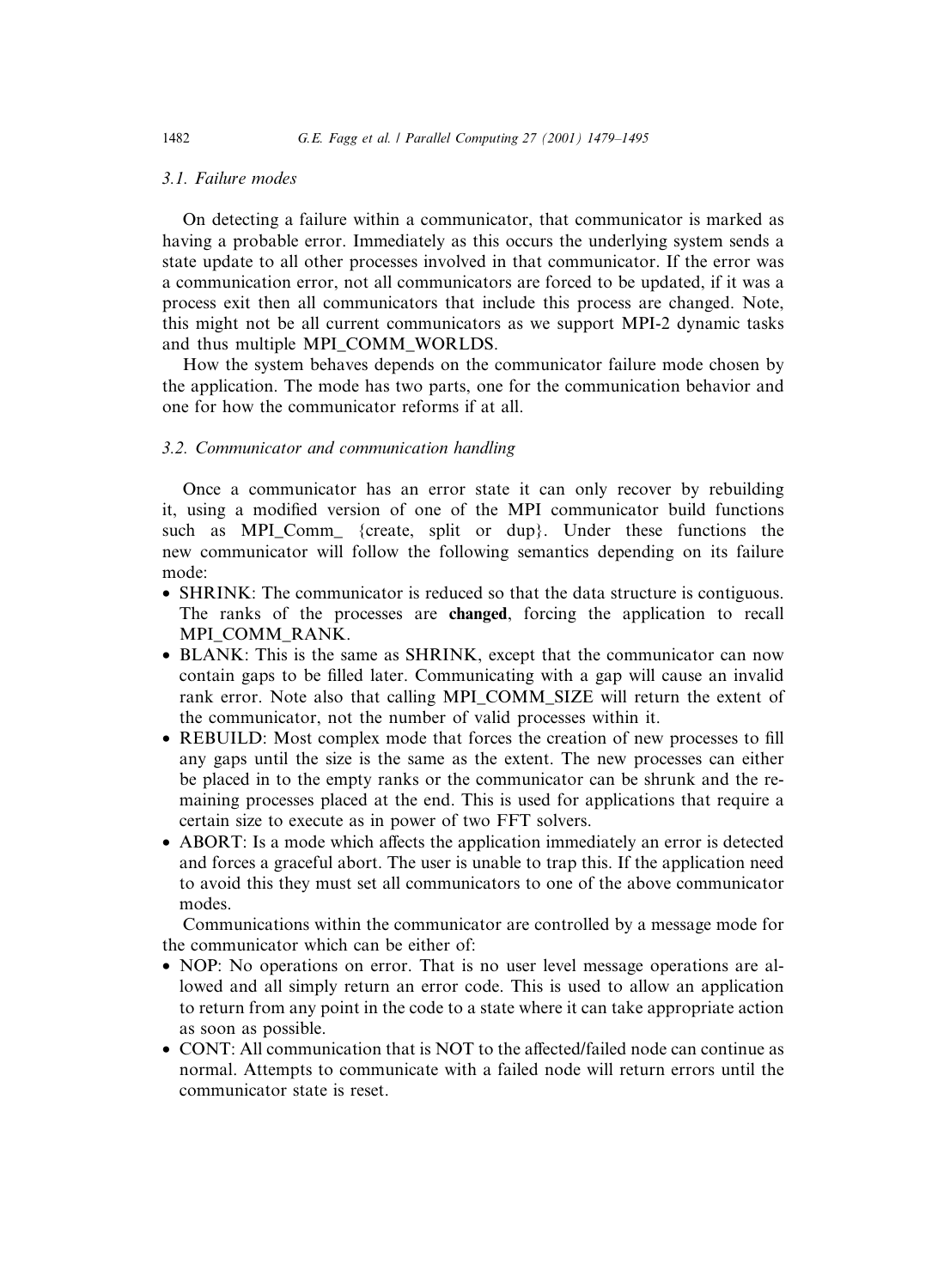The user discovers errors from the return code of MPI calls, with a new fault indicated by MPI ERR OTHER. Details as to the nature and specifics of an error is available though the cached attributes interface of MPI.

## 3.3. Point-to-point versus collective correctness

Although collective operations pertain to point-to-point operations in most cases, extra care has been taken in implementing the collective operations so that if an error occurs during an operation, the result of the operation will still be the same as if there had been no error or else the operation is aborted.

Broadcast, gather and all gather demonstrate this perfectly. In Broadcast even if there is a failure of a receiving node, the receiving nodes still receive the same data, i.e., the same end result for the surviving nodes. Gather and all-gather are different in that the result depends on if the problematic nodes sent data to the gatherer/root or not. In the case of gather, the root may or may not have gaps in the result. For the all all operation, which typically uses a ring algorithm it is possible that some nodes may have complete information and others incomplete. Thus for operations that require multiple node input as in gather/reduce type operations any failure causes all nodes to return an error code, rather than possibly invalid data. Currently, an addition flag controls how strictly the above rule is enforced by utilizing an extra barrier call at the end of the collective call if required.

#### 3.4. FT-MPI usage

Typical usage of FT-MPI would be in the form of an error check and then some corrective action such as a communicator rebuild. A typical code fragment is shown in Example 1, where on an error the communicator is simply rebuilt and reused:

# **Example 1** (Simple FT-MPI send usage).

```
rc = MPI\_Send(----, com);if (re = = MPI ERR OTHER)
MPI Comm dup (com, newcom);
com = newcom; /* continue... */
```
Some types of computation such as SPMD master-worker codes only need the error checking in the master code if the user is willing to accept the master as the only point of failure. Example 2 shows how complex a master code can become. In this example, the communicator mode is BLANK and communications mode is CONT. The master keeps track of work allocated, and on an error just reallocates the work to any 'free' surviving processes. Note, the code has to check to see if there are any surviving worker processes left after each death is detected.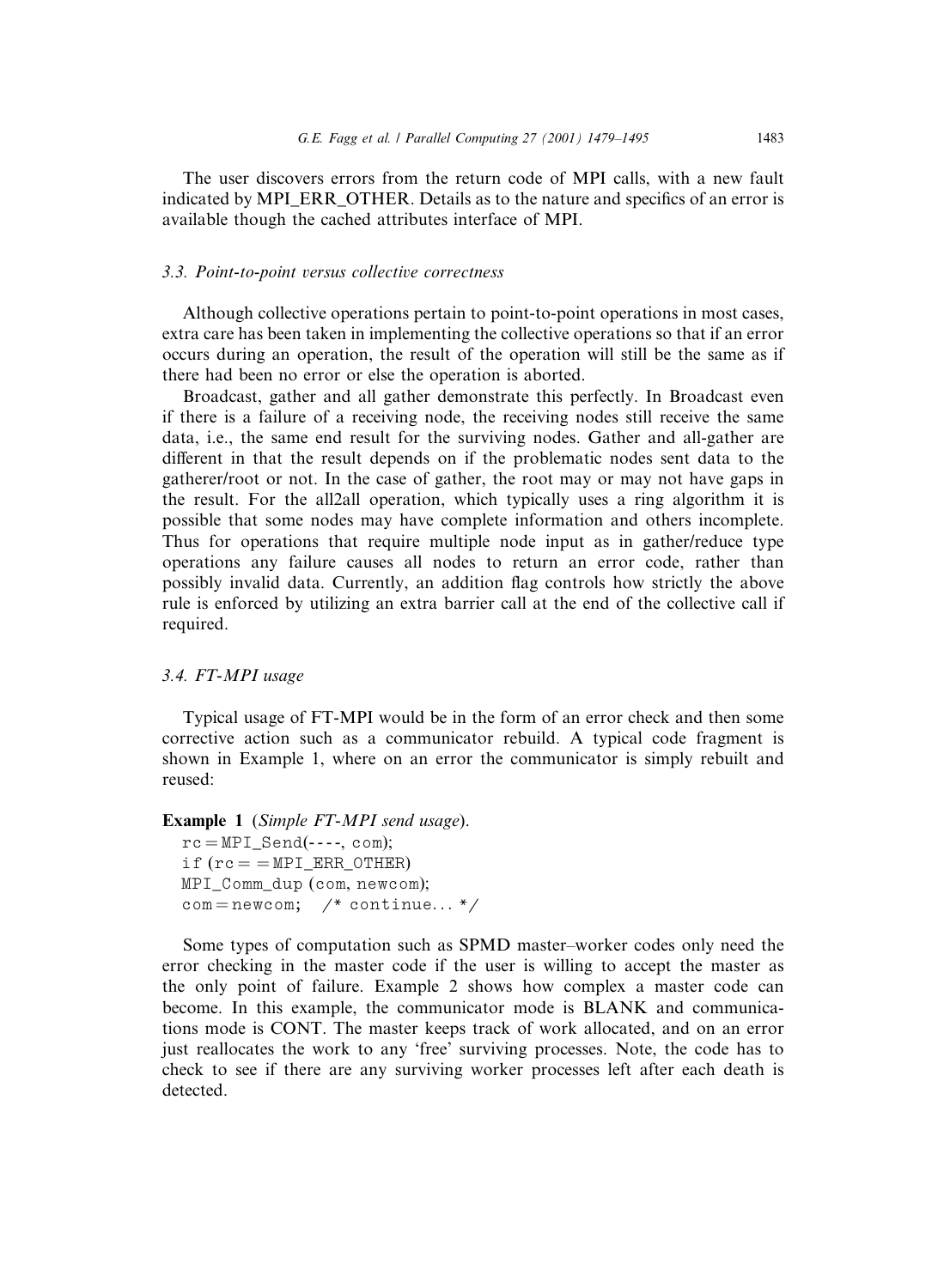```
Example 2 (FT-MPI Master-Worker code).
  rc = MPI\_Bcast (initial\_work...);
  if(rc = = MPI_ERR_OTHER) reclaim_lost_work(...);
    while (!all_work_done) {
    if (work_allocated) {
      rc=MPI_Recv (buf, ans_size, result_dt,
                 MPI ANY SOURCE, MPI ANY TAG, comm, & status);
      if (re = = MPI_SUCCES) {
                         handle_work (buf);
                         free worker (status. MPI SOURCE);
                         all work done--;
                         ₹
      elsereclaim lost work (status. MPI SOURCE);
              if (no_surviving_workers) \{\frac{*}{\} !do something !*/}
    }/* work allocated*/
    /* Get a new worker as we must have received a result or a death
    * /
    rank = get free worker and allocat work ();
    if (\text{rank}) {
      rc = MPI\_Send (... rank...);
      if (re = = MPI_OTHER\_ERR) reclaim_lost_work (rank);
      if (no_surviving_workers) \{\prime^* 'do something !*/}
    \frac{1}{2} if free worker */
  \}/* while work to do */
```
## 4. FT\_MPI implementation details

FT-MPI is a partial MPI-2 implementation. It currently contains support for both C and Fortran interfaces, all the MPI-1 function calls required to run both the PSTSWM [6] and BLAS [21] applications. BLAS is supported so that SCALAPACK [20] applications can be tested. Currently only some of the dynamic process control functions from MPI-2 are supported.

The current implementation is built as a number of layers as shown in Fig. 1. Operating system support is provided by either PVM or the C HARNESS G HCORE. Although point-to-point communication is provided by a modified SNIPE\_Lite communication library taken from the SNIPE project [4].

A number of components have been extensively optimized, these include:

- Derived data types and message buffers.
- Collective communications.
- Point-to-point communication using multi-threading.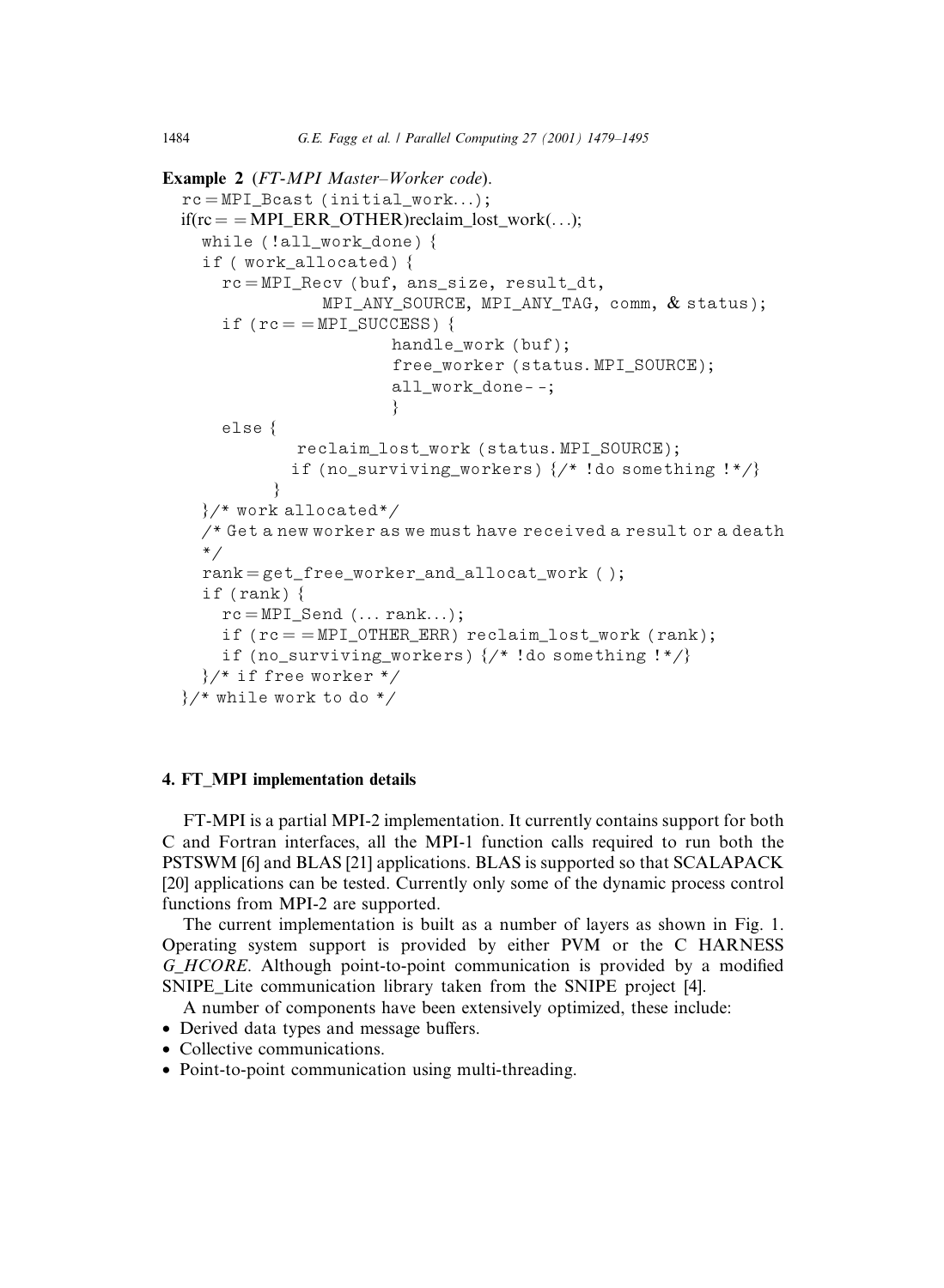

Fig. 1. Overall structure of the FT-MPI implementation.

## 4.1. Derived data type handling

MPI-1 introduced extensive facilities for user derived data type (DDT)[11] handling that allows for in effect strongly typed message passing. The handling of these possibly non-contiguous data types is very important in real applications, and is often a neglected area of communication library design [17]. Most communications libraries are designed for low latency and/or high bandwidth with contiguous blocks of data [14]. Although this means that they must avoid unnecessary memory copies, the efficient handling of recursive data structures is often left to simple iterations of a loop that packs a send/receive buffer.

# 4.1.1. FT-MPI DDT handling

Having gained experience with handling DDTs within a heterogeneous system from the PVMPI/MPI\_Connect library [18] the authors of FT-MPI redesigned the handling of DDTs so than they would not just handle the recursive data-types flexibly but also take advantage of internal buffer management structure to gain better performance. In a typical system the DDT would be collected/gathered into a single buffer and then passed to the communications library, which may have to encode the data using XDR, for example, and then segment the message into packets for transmission. These steps involving multiple memory copies across program modules (reducing cache effectiveness) and possibly precluding overlapping (concurrency) of operations.

The DDT system used by FT-MPI was designed to reduce memory copies while allowing for overlapping in the three stages of data handling:

• Gatherlscatter. Data is collected into or from recursively structured non-contiguous memory.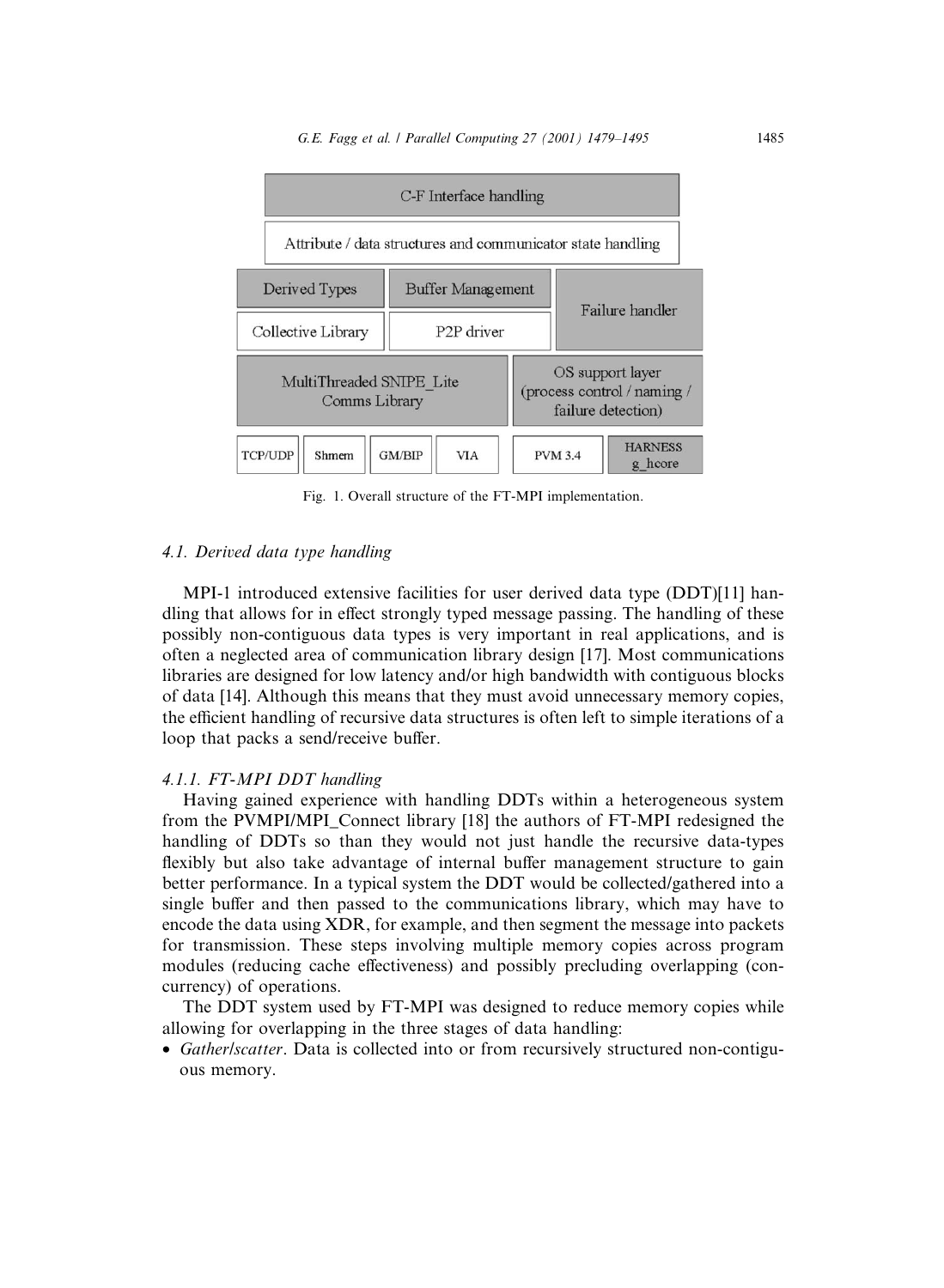- *Encoding/decoding*. Data passed between heterogeneous machine architectures than use different floating point representations need to be converted so than the data maintains the original meaning.
- Send receive packetizing. All of the send or receive cannot be completed in a single attempt and the data has to be sent in blocks. This is usually due to buffering constraints in the communications library/OS or even hardware flow control.

#### 4.1.2. DDT methods and algorithms

Under FT-MPI data can be gathered/scattered by compressing the data type representation into a compacted format that can be efficiently transversed (not to be confused with compressing data). The algorithm used to compact data type representation would break down any recursive data type into an optimized maximum length new representation. FT-MPI checks for this optimization when the users application commits the data type using the MPI Type commit API call. This allows FT-MPI to optimize the data type representation before any communication is attempted that uses them.

When the DDT is being processed the actual user data itself can also be compacted into/from a contiguous buffer. Several options for this type of buffering are allowed that include:

- Zero padding. Compacting into the smallest buffer space.
- Minimal padding. Compacting into smallest space but maintaining correct word alignment.
- Re-ordering pack. Re-arranging the data so that all the integers are packed first, followed by floats etc., i.e., type by type.

The minimal and no padded methods are used when moving the data type within a homogeneous set of machines that require no numeric representation encoding or decoding. The zero padding method benefits slower networks, and alignment padded can in some cases assist memory copy operations, although its real benefit is when used with re-ordering.

The re-ordered compacting method shown in Fig. 2, for a data type that consists of characters  $(C)$  and integers  $(I)$ . This type of compacting is designed to be used when some additional form encoding/decoding takes place. In particular, moving the re-ordered data type by type through fixed XDR/Swap buffers improves its performance considerably. Two types of DDT encoding are supported, the first is the slower generic SUN XDR format and the second is simple byte swapping to convert between little and big endian numbers.

#### 4.1.3. FT-MPI DDT performance

Tests comparing the DDT code to MPICH (1.3.1) on a 93 element DDT taken from a fluid dynamic code were performed between Sun SPARC Solaris and Red Hat (6.1) Linux machines as shown in Table 1. The tests were on small and medium arrays of this data type. All the tests were performed using MPICH MPI\_Send and MPI\_Recv operations, so that the point-to-point communications speeds were not a factor, and only the handling of the data types was compared.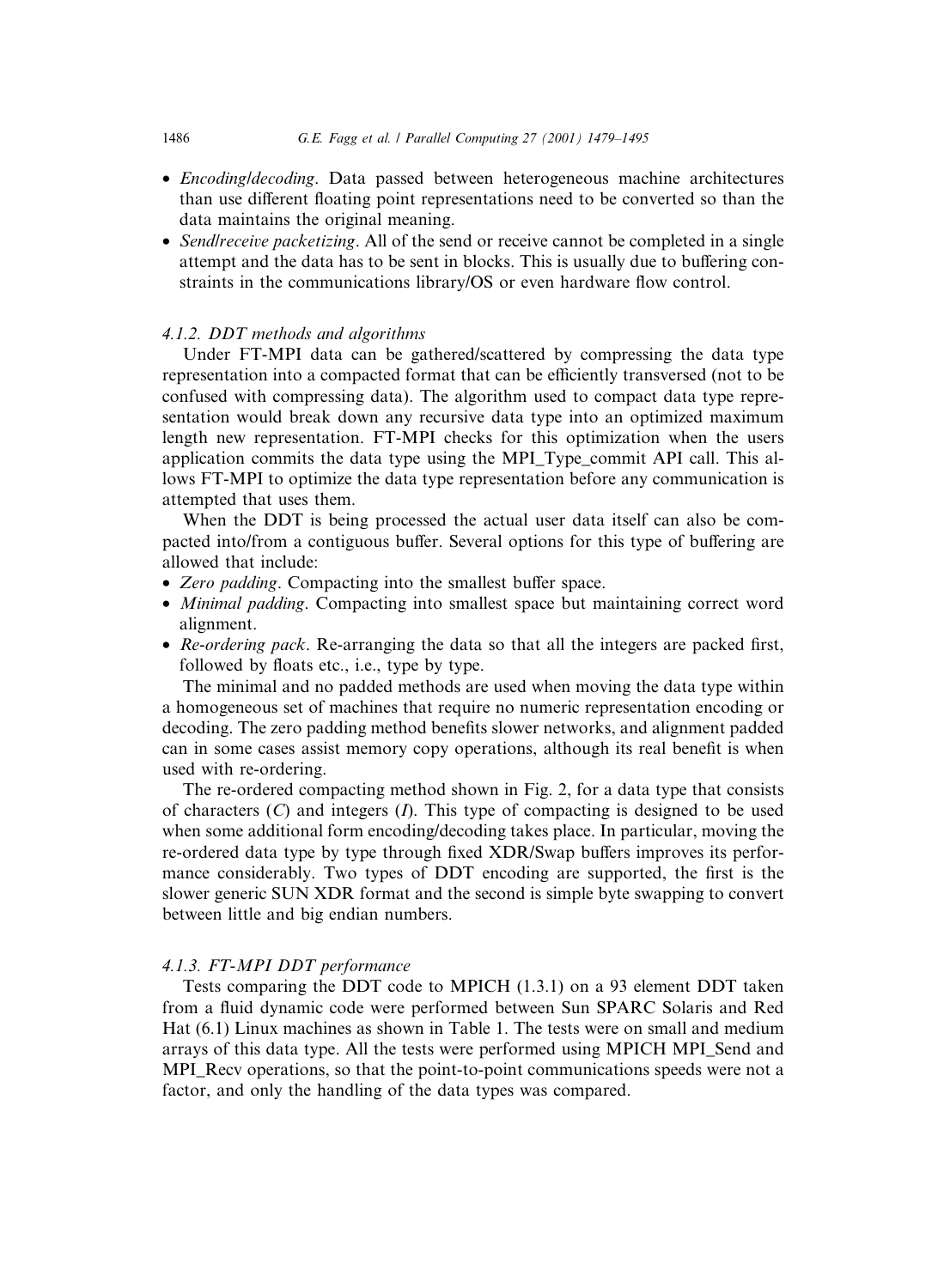

Fig. 2. Compacting storage of re-ordered DDT. Without padding, and with correct alignment.

| Table 1<br>Performance of the FT-MPI DDT software compared to MPICH |                            |                          |                            |                          |
|---------------------------------------------------------------------|----------------------------|--------------------------|----------------------------|--------------------------|
| Type of operation (arch 2 arch)<br>(method) (encoding)              | 11,956 bytes<br>$B/W$ MB/s | $%$ compared<br>to MPICH | 95,648 bytes<br>$B/W$ MB/s | $%$ compared<br>to MPICH |
| Sparc 2 Sparc MPICH                                                 | 5.49                       |                          | 5.47                       |                          |
| Sparc 2 Sparc DDT                                                   | 6.54                       | $+19$                    | 9.74                       | $+78$                    |
| Linux 2 Linux MPICH                                                 | 7.11                       |                          | 8.79                       |                          |
| Linux 2 Linux DDT                                                   | 7.87                       | $+10$                    | 992                        | $+81$                    |
| Sparc 2 Linux MPICH                                                 | 0.855                      |                          | 0.729                      |                          |
| Sparc 2 Linux DDT Byte Swap                                         | 5.87                       | $+586$                   | 8.20                       | $+1024$                  |
| Sparc 2 Linux DDT XDR                                               | 5.31                       | $+621$                   | 6.15                       | $+743$                   |

The tests show that the compacted data type handling gives from  $10\%$  to  $19\%$ improvement for small messages and 78–81% for larger arrays on same numeric representation machines. The benefits of buffer reuse and re-ordered of data elements leads to considerable improvements on heterogeneous networks as shown in the comparison between the default MPICH operations and the DDT ByteSwap and DDT XDR results. It is important to note that all these tests used MPICH to perform the point-to-point communication, and thus the overlapping of the data gather/scatter, encoding/decoding and non-blocking communication is not shown here, and is expected to yield even higher performance.

The above tests were performed using the DDT software as a standalone library that can be used to improve any MPI implementation. This software is currently being made into a MPI profiling library so that its use will be completely transparent. Two other efforts closely parallel this section of work on DDTs. PACX [19] from HLRS, RUS Stuttgart, requires the heterogeneous data conversion facilities and a project from NEC Europe [16] concentrates on efficient data type representation and transmission in homogeneous systems.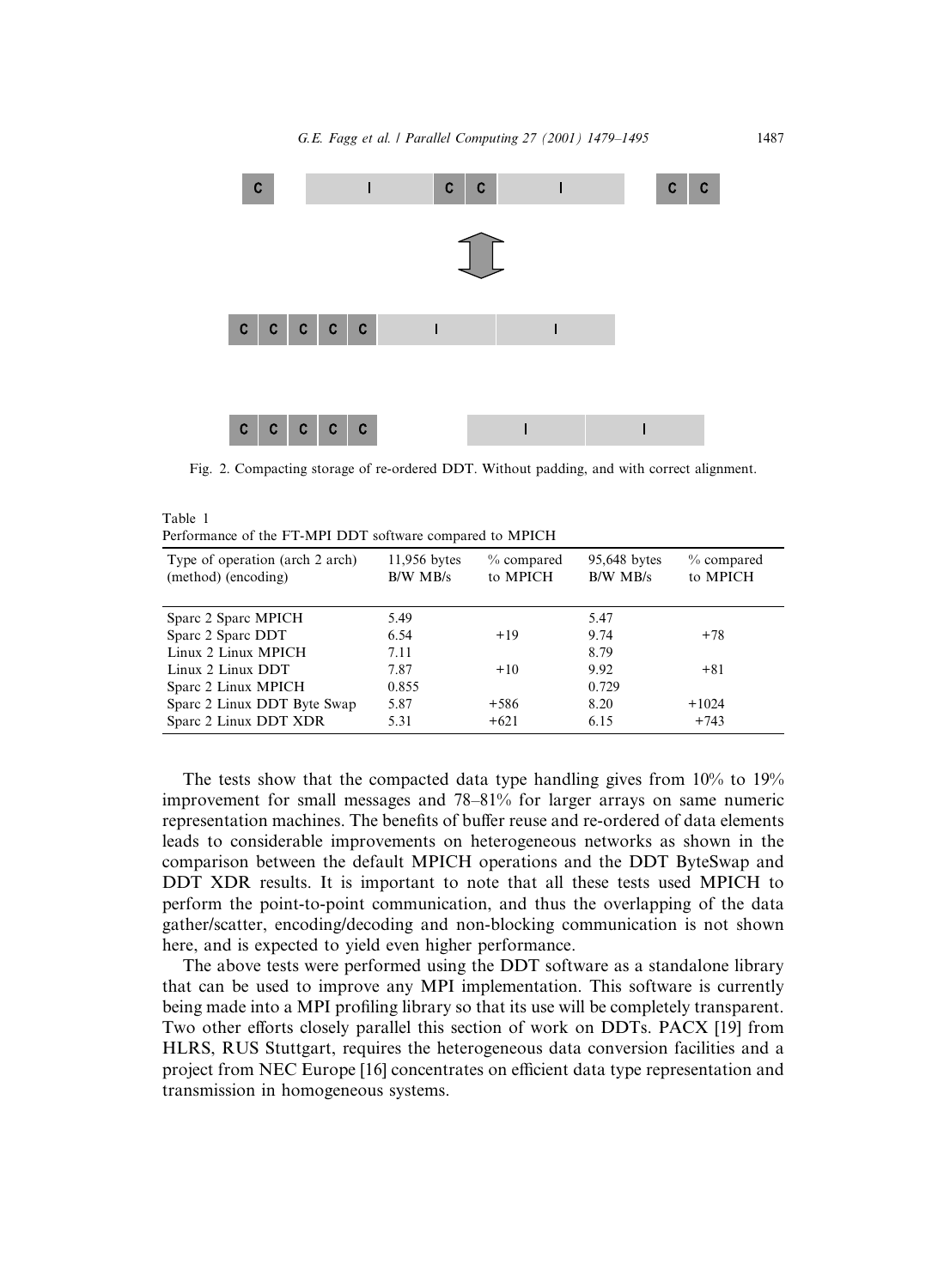# 4.2. Collective communications

The performance of the MPI's collective communications is critical to most MPIbased applications [6]. A general algorithm for a given collective communication operation may not give good performance on all systems due to the differences in architectures, network parameters and the storage capacity of the underlying MPI implementation [7]. In an attempt to improve over the usual collective library built on point-to-point communications design as in the logP model [9], we have built a collective communications library that is tuned to its target architecture though the use a limited set of micro-benchmarks. Once the static system is optimized, we then tune the topology dynamically by re-orders the logical addresses to compensate for changing run time variations. Other projects that use a similar approach to optimizing include [12,13].

# 4.2.1. Collective communication algorithms and benchmarks

The micro-benchmarks are conducted for each of the different classes of MPI collective operations broadcast, gather, scatter, reduce, etc., individually. That is, the algorithm that produces the best broadcast might not produce the best scatter even though they appear similar.

The algorithms tested are different variations of standard topologies and methods such as sequential, Rabenseifner [10], binary and binomial trees, using different combinations of blocking/non-blocking send and receives. Each test is varied over a number of processors, message sizes and segmentation sizes. The segmenting of messages was found to improve bi-section bandwidth obtained depending on the target network.

These tests produce an optimal topology and segment size for each MPI collective of interest. Tests against vendor MPI implementations have shown that our collective algorithms are comparable or even faster as shown in Figs. 3 and 4. These tests were comparing the FT-MPI tuned broadcast versus the IBM broadcast on different configurations of an IBM SP2 for eight nodes.

# 4.2.2. Dynamic re-ordering of topologies

Most systems rely on all processes in a communicator or process group entering the collective communication call synchronously for good performance, i.e., all processes can start the operation without forcing others later in the topology to be delayed. There are some obvious cases where this is not the case:

(1) The application is executed upon heterogeneous computing platforms where the raw CPU power varies (or load balancing is not optimal).

(2) The computational cycle time of the application can be non-deterministic as is the case in many of the newer iterative solvers that may converge at different rates continuously.

Even when the application executes in a regular pattern, the physical network characteristics can cause problems with the simple logP model, such as when running between dispersed clusters. This problem becomes even more acute when the target systems latency is so low that any buffering, while waiting for slower nodes, drastically changes performance characteristics as is the case with BIP-MPI [14] and SCI MPI [8].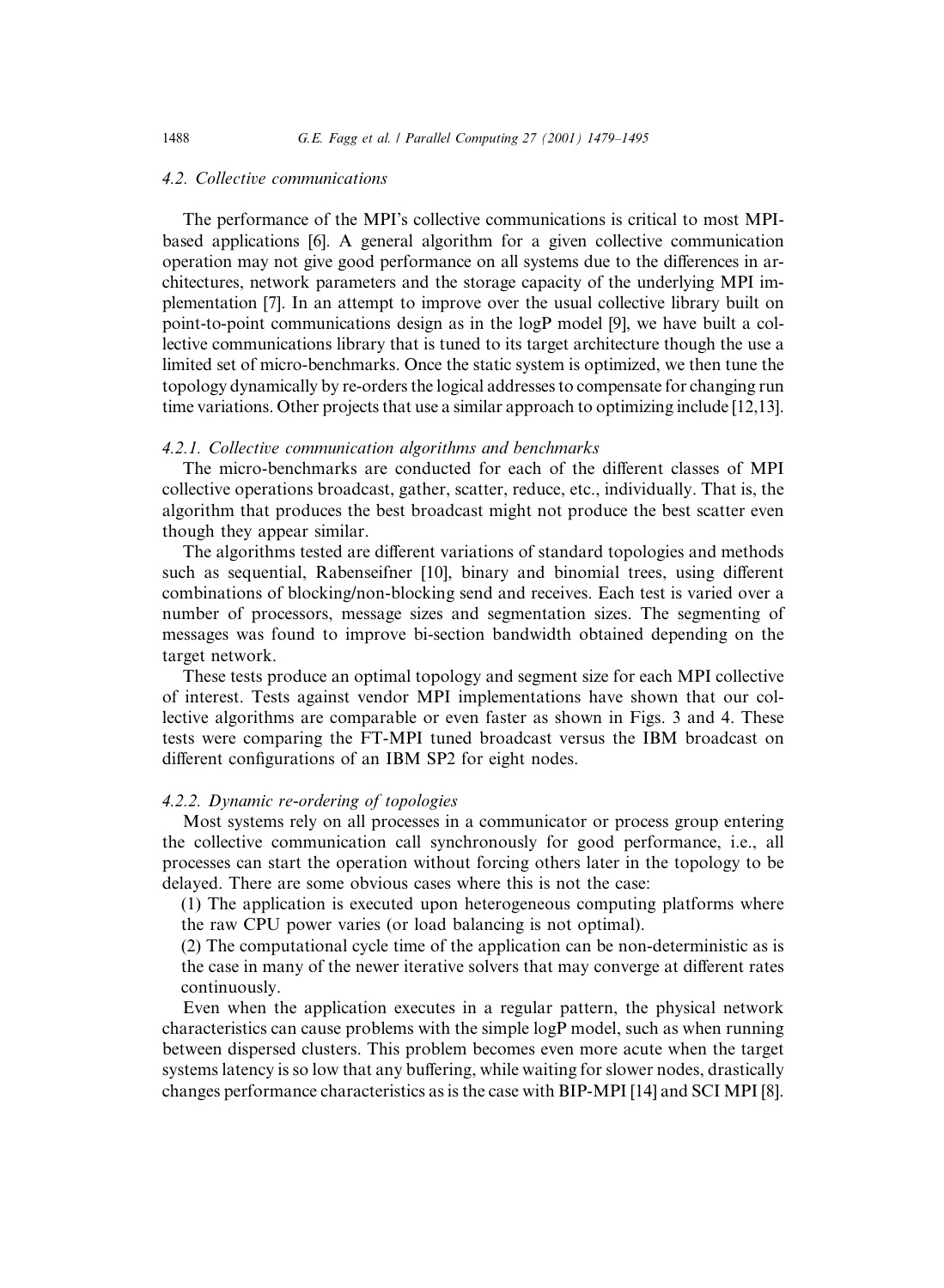

Fig. 3. FT-MPI tuned collective broadcast versus IBM MPI broadcast on IBM SP2 thin node system.



Fig. 4. FT-MPI tuned broadcast versus the IBM MPI broadcast on an SP2 high node system.

FT-MPI can be configured to use a reordering strategy that changes the non-root ordering of nodes in a tree depending on their availability at the beginning of the collective operation. Fig. 5 shows the process by example of a binomial tree.

In Fig. 5, Case 1 is where all processes within the tree are ready to run immediately and thus performance is optimal. In Case 2, both processes B and C are delayed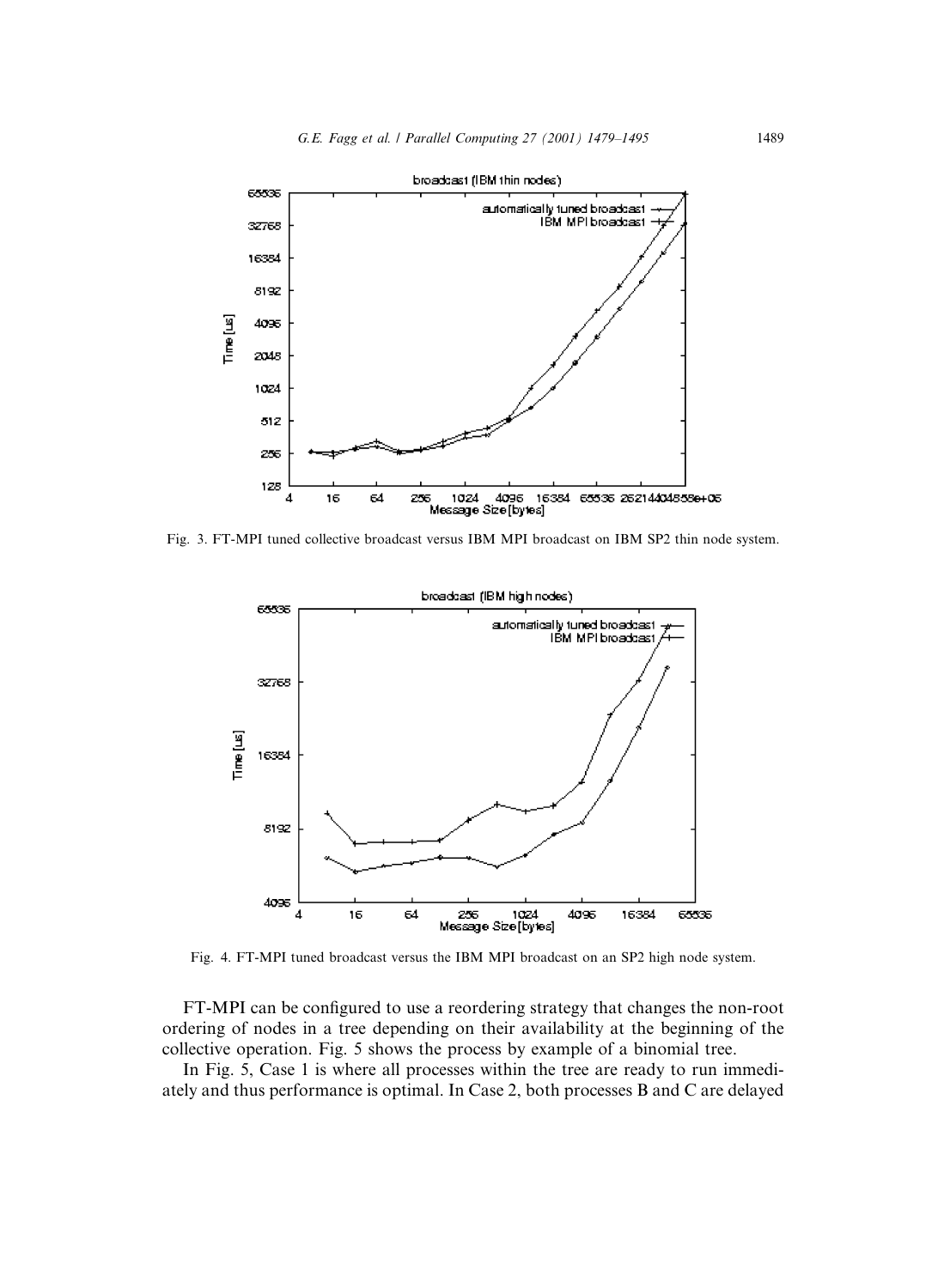

Fig. 5. Re-ordering of a collective topology.

and initially the root A can only send to D. As B and C become available, they are added to the topology. At this point we have to choose whether to add the nodes depth first as in Case 2a or breadth first as in Case 2b. Currently, breadth first has given us the best results. Also note that in CASE 1, if process B is not ready to receive, it affects not only its own sub-tree, but depending on the message/segment size, it is possible that it would block any other messages that A might send, such as to Ds sub-tree etc. Faster network protocols might not implement non-blocking sends in a manner that could overcome this limitation without affecting the synchronous static optimal case, and thus blocking sends are often used instead.

#### 4.3. Point-to-point multi-thread communications

FT-MPIs requirements for communications have forced us to use a multi-threaded communications library. The three most important criteria were:

- High performance networking is not affected by concurrent use of slower networking (Myrinet versus Ethernet);
- Non-blocking calls make progress outside of API calls;
- Busy wait (CPU spinning) is avoided within the runtime library.

To meet these requirements, in general communication requests are passed to a thread via a shared queue to be completed unless the calling thread can complete the operation immediately. Receives are placed into a pending queue by a separate thread. There is one sending and receiving thread per type of communication media. That is, a thread for TCP communications, a thread for VIA and a thread for handling GM message events. The collective communications are built upon this point-to-point library.

# 4.4. Failure detection

It is important to note that the failure handler shown in Fig. 1, gets notification of failures from both the point-to-point communications libraries as well as the OS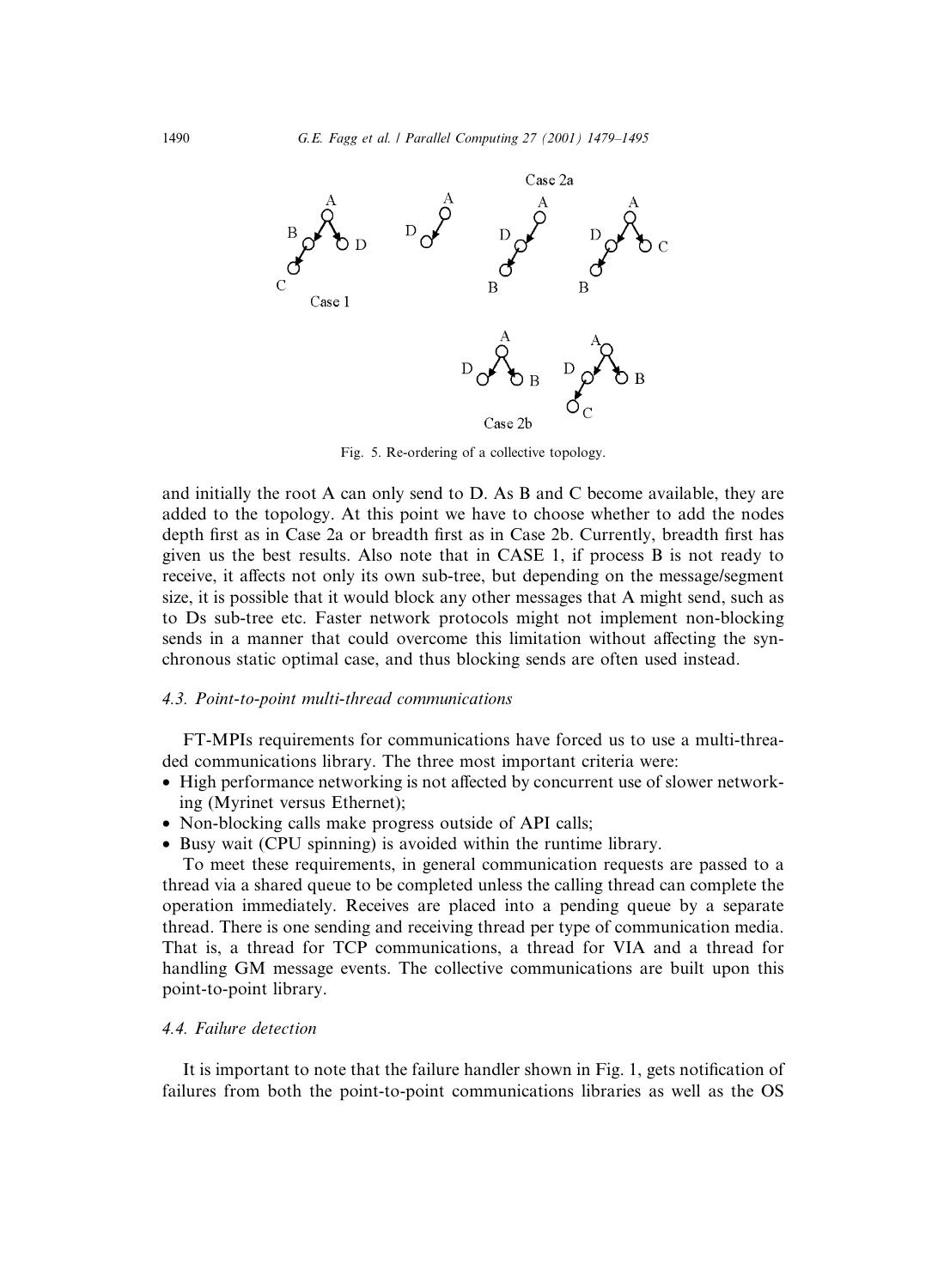support layer. In the case of communication errors, the notify is usually started by the communication library detecting a point-to-point message not being delivered to a failed party rather than the failed parties OS layer detecting the failure. The handler is responsible for notifying all tasks of errors as they occur by injecting notify messages into the send message queues ahead of user level messages.

# 5. OS support and the HARNESS G\_HCORE

When FT-MPI was first designed the only HARNESS Kernel available was an experiment Java implementation from Emory University [5]. Tests were conducted to implement required services on this from C in the form of C-Java wrappers that made RMI calls. Although they worked, they were not very efficient and so FT-MPI was instead initially developed using the readily available PVM system.

As the project has progressed, the primary author developed the G HCORE, a C based HARNESS core library that uses the same policies as the Java version. This core allows for services to be built that FT-MPI requires.

# 5.1. G HCORE design and performance

The core is built as a daemon wrote in C code that provides a number of very simple services that can be dynamically added to [1]. The simplest service is the ability to load additional code in the form of a dynamic library (shared object) and make this available to either a remote process or directly to the core itself. Once the code is loaded it can be invoked using a number of different techniques such as:

- Direct invocation. The core calls the code as a function, or a program uses the core as a runtime library to load the function, which it then calls directly itself.
- *Indirect invocation*. The core loads the function and then handles requests to the function on behalf of the calling program, or, it sets the function up as a separate service and advertises how to access the function.

The indirect invocation method allows a range of options such as:

- the G\_HCOREs main thread calls the function directly;
- the G\_HCORE hands the function call over to a separate thread per invocation;
- G HCORE forks a new process to handle the request (once per invocation);
- G HCORE forks a new handler that only handles that type of request (multi-invocation service).

Remote invocation services only provide very simple marshalling of argument lists. The simplest call format passes the socket of the request caller to the plug-in function which is then responsible for marshalling its own input and output much like skeleton functions under SUN RPC.

Currently, the indirect remote invocation services are callable via both the UDP and TCP protocols. Table 2 contains performance details of the G\_HCORE compared to the Java based Emory DVM system tested on a Linux cluster over 100 Mega Bytes per second fast Ethernet.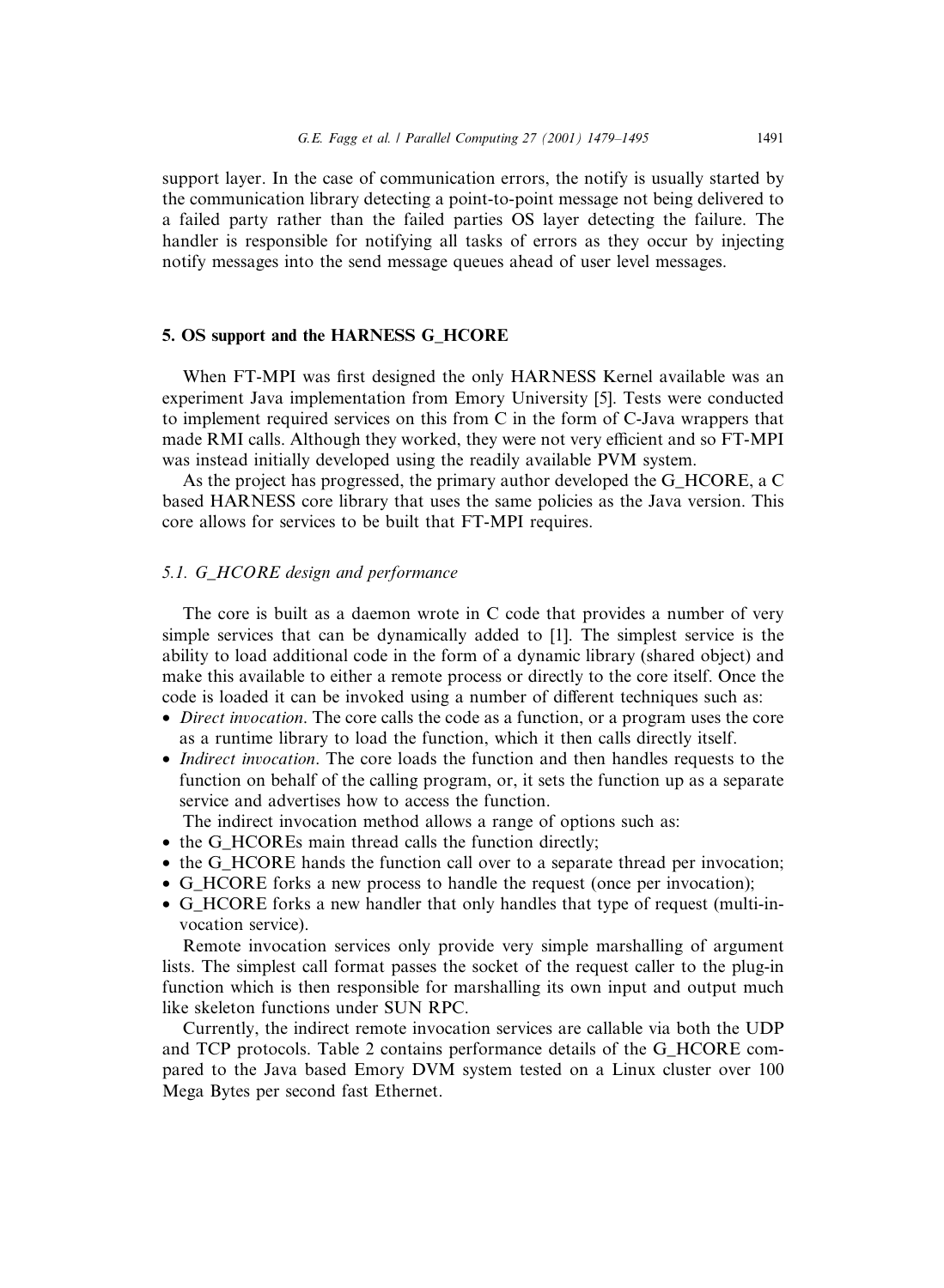|                           | Terrormance of various invocation includus in ms |                                                                                           |                |                |              |                |
|---------------------------|--------------------------------------------------|-------------------------------------------------------------------------------------------|----------------|----------------|--------------|----------------|
|                           | invocation)                                      | Local (direct Local (via TCP/ Local (new Remote Remote Remote<br>sockets to core) thread) |                | (RMI)          | (TCP)        | (TCP)          |
| Emory Java DVM<br>G HCORE | $-l-$<br>0.0021                                  | 10.4<br>0.58                                                                              | 0.172<br>0.189 | 1.406<br>$-l-$ | 8.6<br>1 1 7 | $-l -$<br>0.32 |

Table 2 Performance of various invocation methods in ms

From Table 2, we can see that socket invocation under Java performs poorly, although RMI is comparable to C socket code for remote invocation. The fastest remote invocation method is via UDP on the G\_HCORE at just over 300 ms per end to end invocation.

# 5.2. G\_HCORE plug-in management

The plug-ins used by the G HCORE can either be located locally via a mounted file system or downloaded via HTTP from a web based repository. This loading scheme is very similar to that used by JAVA. The search actions are as follows:

- The local file system is checked first in a directory constructed from the plug-in name. That is, Package FT\_MPI, might have a component TCP\_COMS. Thus the G HCORE would first look in (HARNESS ROOT)/lib/FT MPI for a TCP COMS shared object.
- If the plug-in was not in its correct location a search of the temporary cache directory would occur, i.e., (HARNESS ROOT)/cache/lib/FT MPI. If the plug-in was found, its time to live index would be checked to see if it was still current.
- If the plug-in was not local, then the internal system "get by HTTP" routine would be used. This currently functions with either a pure download, as in just a shared object stored in native format on a remote web server or with a complex download that contains a PGP signed MIME encoded plug-in. This later method allows for signed plug-ins that are protected against external tampering once they are published.

The locations of the plug-ins available are stored within a distributed replicated database (DRD). This information is pushed to the database when plug-ins are 'published' at the individual web servers. The use of standard web servers for plug-in distribution was chosen to aid in individual site deployment of HARNESS, as existing servers can be used without modification.

#### 5.3. G HCORE services for FT-MPI

Current services required by FT-MPI break down into four categories:

- Spawn and Notify service. This plug-in allows remote processes to be initiated and then monitored. The service notifies other interested processes when a failure or exit of the invoked process occurs.
- Naming services. These allocate unique identifiers in a distributed environment.
- Distributed replicated database (DRD). This service allows for system state and additional MetaData to be distributed, with replication specified at the record level.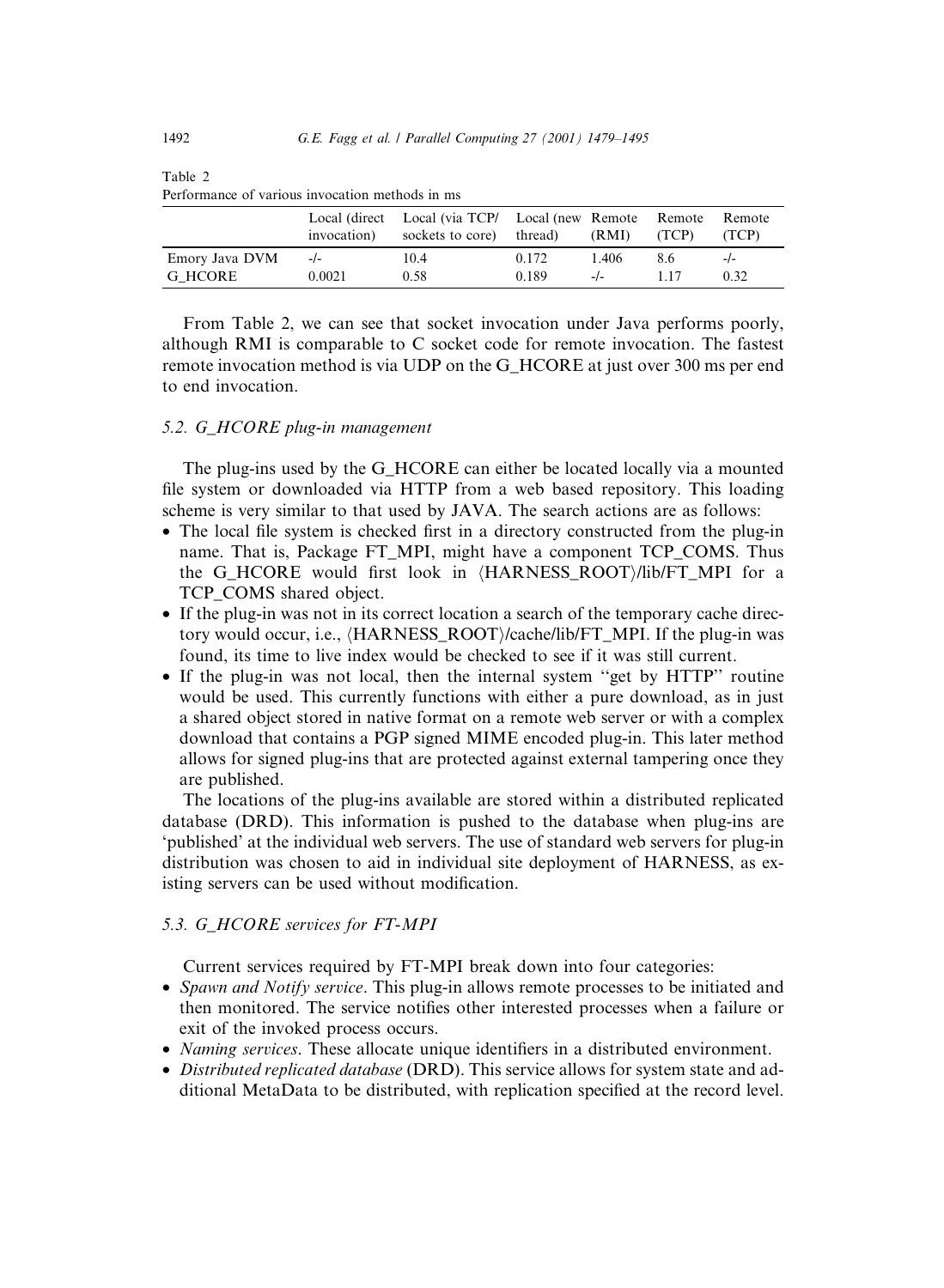This plug-in has a secondary benefit as it can be used by the Emory DVMs PVM plug-in to implement the PVM 3.4 Mailbox features directly.

## 6. FT-MPI tool support

Current MPI debuggers and visualization tools such as total view, vampir, upshot, etc., do not have a concept of how to monitor MPI jobs that change their communicators on the fly, nor do they know how to monitor a virtual machine. To assist users in understanding these the author has implemented two monitor tools. HOSTINFO which displays the state of the Virtual Machine. COMINFO which displays processes and communicators in colour coded fashion so that users know the state of an applications processes and communicators. Both tools are currently built using the X11 libraries but will be rebuilt using the Java SWING system to aid portability. An example displays during a SHRINK communicator rebuild operation is shown in Figs. 6-8, where a process (rank 1) exits and the communicator is reduced in size and extent.



Fig. 6. COMINFO display for a healthy three process MPI application. The colours of the inner boxes indicate the state of the processes and the outer box indicates the communicator state.

|             | communicator: MPI_COMM_WORLD num procs: 2 MPI size: 3 |                |  |
|-------------|-------------------------------------------------------|----------------|--|
| Rank ID     | $-0$                                                  | $\overline{2}$ |  |
| Proc Status |                                                       |                |  |
| Proc id     | 0x8001                                                | 0x8003         |  |

Fig. 7. COMINFO display for an application with an exited process. Note that the number of nodes and size of communicator do not match.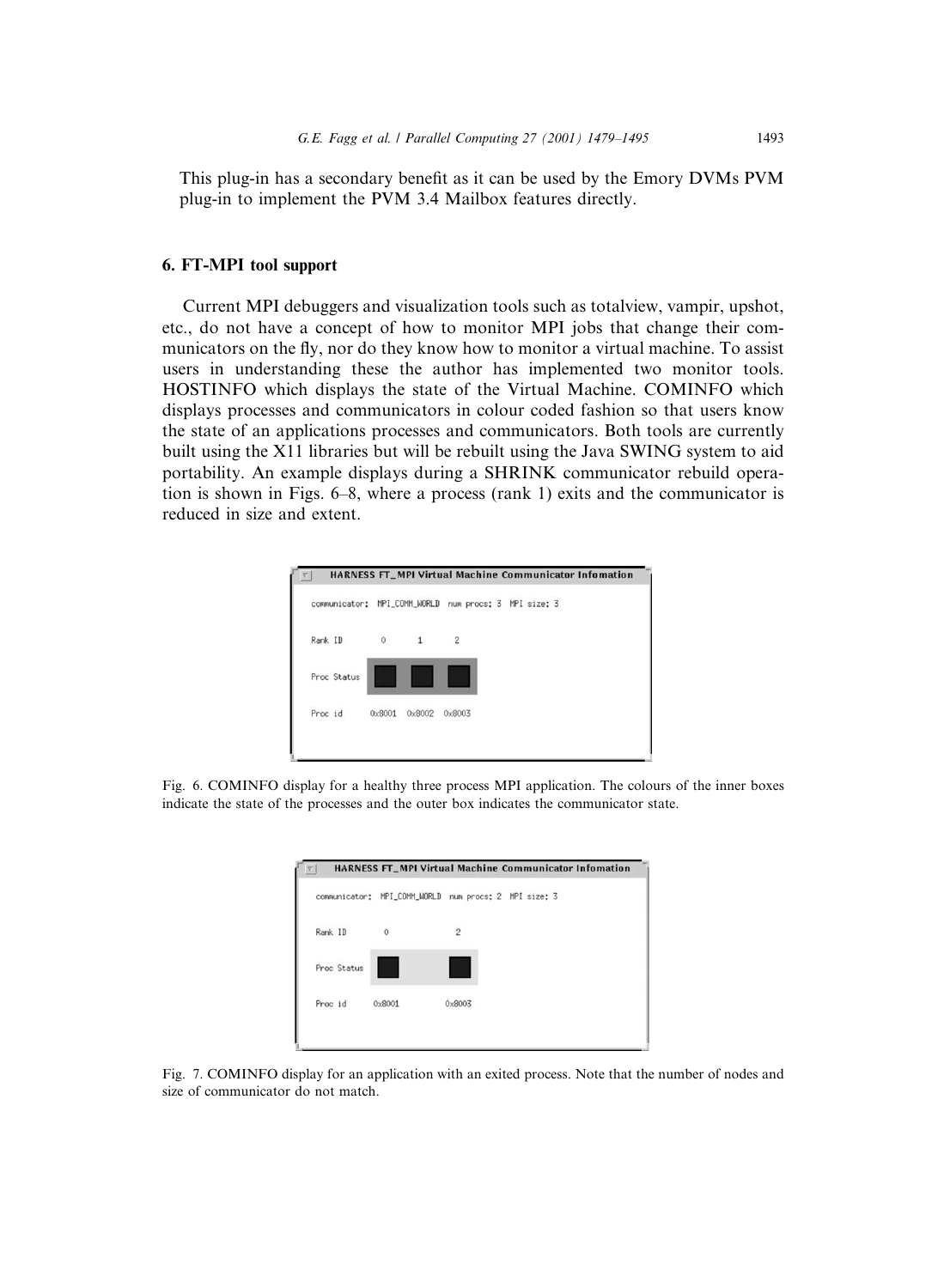

Fig. 8. Cominfo display for the above application after a communicator rebuild using the SHRINK option. Note the communicator status box has changed back to a blue (dark) colour.

## 7. Conclusions

FT-MPI is an attempt to provide application programmers with different methods of dealing with failures within MPI application than just check-point and restart. It is hoped that by experimenting with FT-MPI, new applications methodologies and algorithms will be developed to allow for both high performance and the survivability required by the next generation of terra-flop and beyond machines.

FT-MPI in itself is already proving to be a useful vehicle for experimenting with self-tuning collective communications, distributed control algorithms, various dynamic library download methods and improved sparse data handling subsystems, as well as being the default MPI implementation for the HARNESS project.

Future work in the FT-MPI library system will concentrate on developing both further implementations that support more restrictive environments such as dedicated MPPs runtimes and embedded clusters. Application development will be supported by the creation of a number of drop-in library templates to simplify the construction of fault tolerant applications.

#### **References**

- [1] M. Beck, J. Dongarra, G. Fagg, A. Geist, P. Gray, J. Kohl, M. Migliardi, K. Moore, T. Moore, P. Papadopoulous, S. Scott, V. Sunderam, HARNESS: a next generation distributed virtual machine, Journal of Future Generation Computer Systems 15 (1999).
- [2] G. Stellner, CoCheck: checkpointing and process migration for MPI, in: Proceedings of the International Parallel Processing Symposium, Honolulu, April 1996, pp. 526-531.
- [3] A. Agbaria, R. Friedman, StarFish: fault-tolerant dynamic MPI programs on clusters of workstations, in: The 8th IEEE International Symposium on High Performance Distributed Computing, 1999.
- [4] G.E. Fagg, K. Moore, J.J. Dongarra, Scalable networked information processing environment (SNIPE), Journal of Future Generation Computer Systems 15 (1999) 571-582.
- [5] M. Migliardi, V. Sunderam, PVM emulation in the HARNESS MetaComputing system: a plug-in based approach, in: Lecture Notes in Computer Science, vol. 1697, September 1999, pp. 117-124.